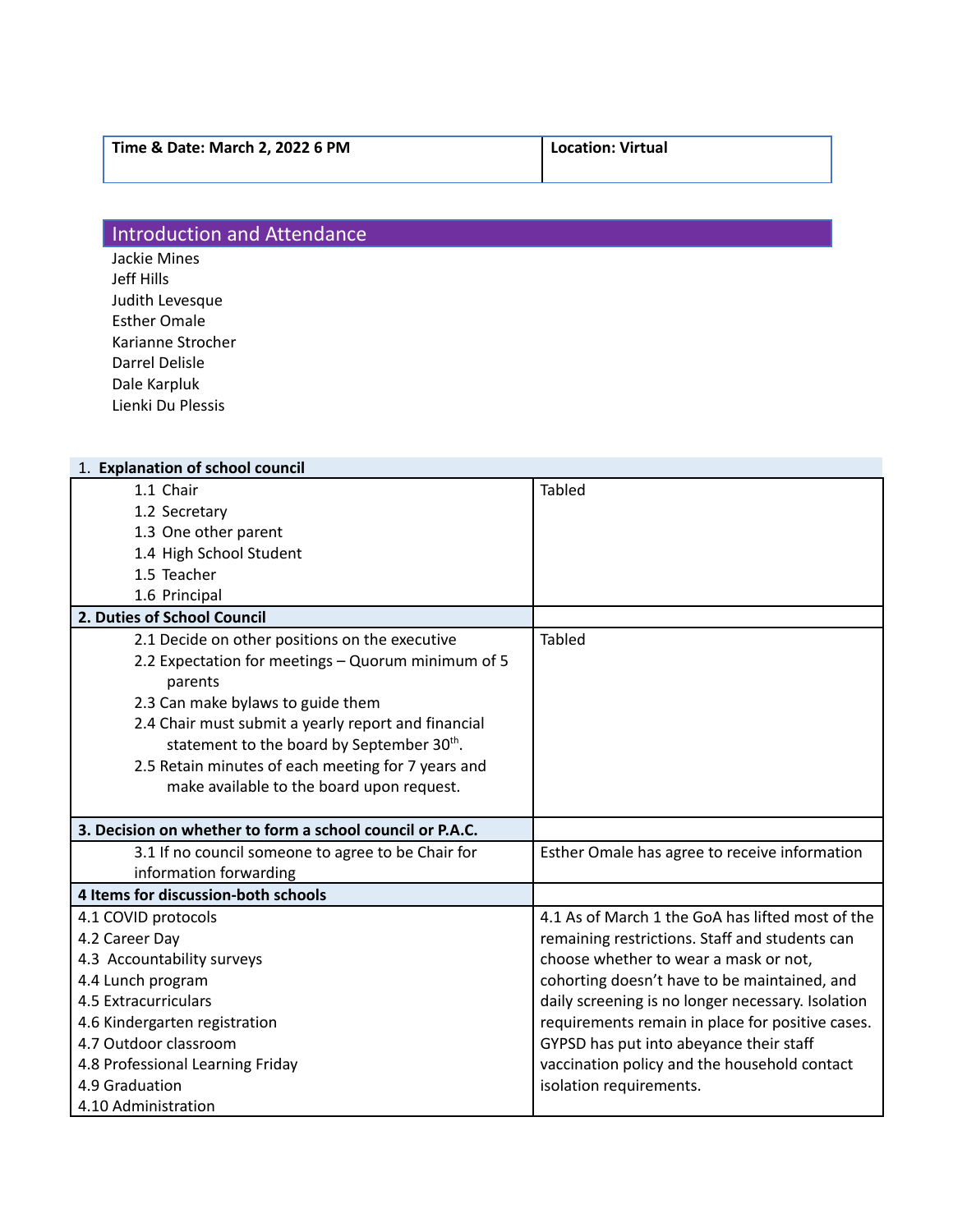| 4.11 Edwin Parr Nomination                       | 4.2 We are going ahead with our Career Day on     |
|--------------------------------------------------|---------------------------------------------------|
| 4.12 School Board Motion-Trustee Delilse/Karpluk | March 11 9:30-12:30. There will be in-person      |
| 4.13 Parent items brought up                     | classroom presentations allowing for student      |
|                                                  | choice and a job fair format in the gym,          |
|                                                  | afterwards. So far we have Corrections, RCMP,     |
|                                                  | Trustee Delilse, Biologist, Foothills, U of L     |
|                                                  | Indigenous recruitment, AHS-EMS, AHS- Physio,     |
|                                                  | Western Financial, K9 dog at the institute, ADC,  |
|                                                  | AEC and Fire Department.                          |
|                                                  | 4.3 These were sent out to parents of students    |
|                                                  | in grade 4, 7 and 10 in Mid to late February by   |
|                                                  | Alberta Education. It is valuable information for |
|                                                  | school and the more parents to complete the       |
|                                                  | better.                                           |
|                                                  |                                                   |
|                                                  | 4.4 Our free lunch program has started with       |
|                                                  | approximately 60 students having lunch            |
|                                                  | everyday. We are funding the program through      |
|                                                  | Alberta Nutritional Grant and community           |
|                                                  | donations. The breakfast program will be solely   |
|                                                  | funded through the Breakfast Program of           |
|                                                  | canada Funds.                                     |
|                                                  | 4.5 Basketball is finishing up and we are moving  |
|                                                  | on to Badminton soon.                             |
|                                                  | 4.6 Kindergarten registration round up starts     |
|                                                  | mid February. Division is offering a free         |
|                                                  | chromebook per school again for people            |
|                                                  | registered by.                                    |
|                                                  | 4.7 I met with Brian Orge and intend to get the   |
|                                                  | cement pad and pilings for a shelter done this    |
|                                                  | spring.                                           |
|                                                  | 4.8 Our teachers will be doing two workshop on    |
|                                                  | working with children with FASD and in the        |
|                                                  | afternoon a LGBTQIA2S+ workshop with a            |
|                                                  | professor from the U of A. Our EA's will be in a  |
|                                                  | full day Non-Crisis Intervention workshop.        |
|                                                  | 4.9 Graduation will take place June 29th.         |
|                                                  | Pictures are on May 10 and 11. We are hosting     |
|                                                  | a virtual meeting on March 9 at 6pm for           |
|                                                  | Graduates and parents to discuss possible         |
|                                                  | formats.                                          |
|                                                  | 4.10 Jackie announced that she will retire in     |
|                                                  | June. Jeff announced he is moving to the Yukon    |
|                                                  | to be closer to family.                           |
|                                                  | 4.11 We have nominated Aimee Allers our new       |
|                                                  | first year teachers for the Edwin Parr new        |
|                                                  | teachers award. She is one of three finalists     |
|                                                  | presenting to the board next week.                |